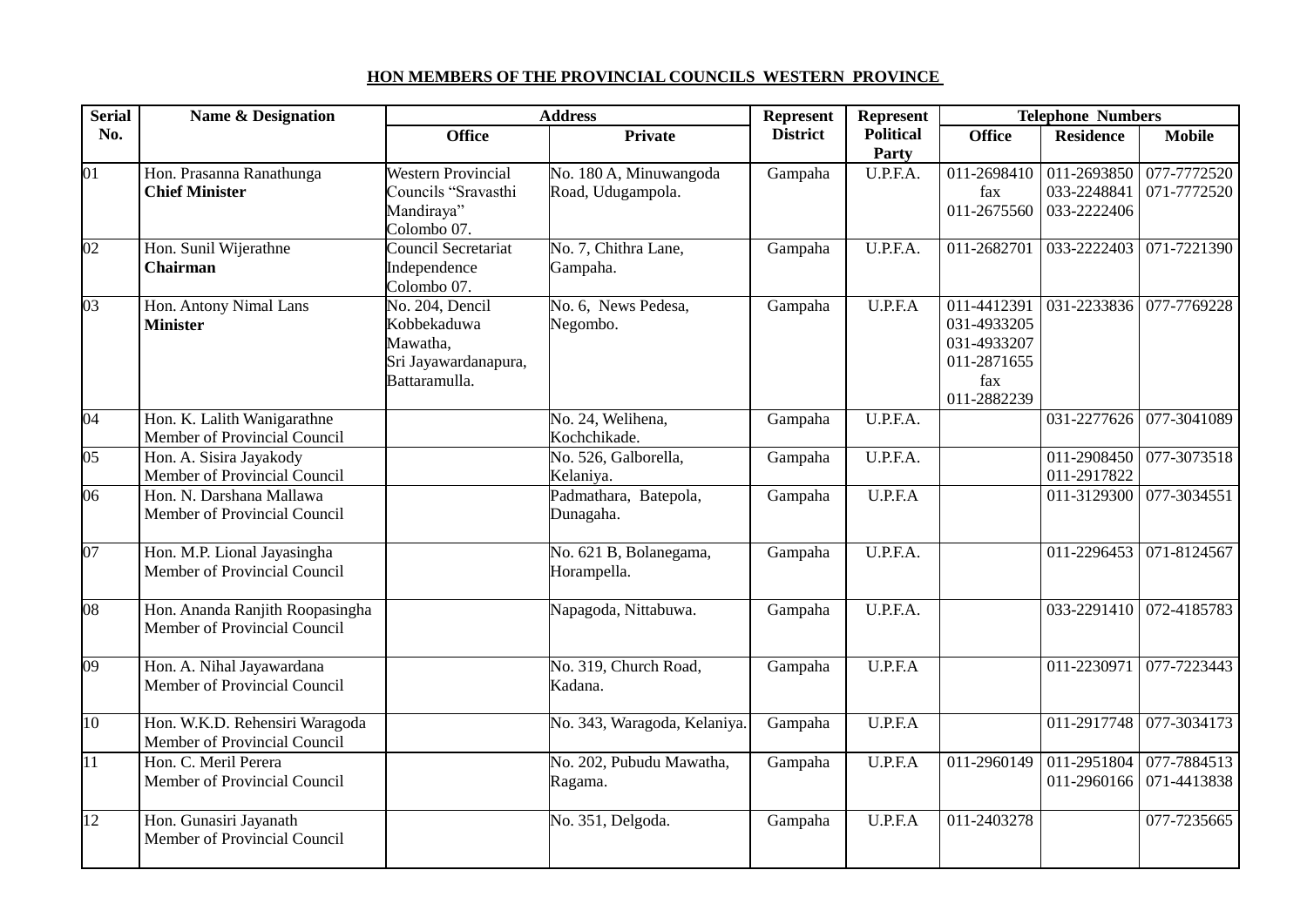|    | <b>Name &amp; Designation</b>                                                    |               | <b>Address</b>                                                  |                 | Represent<br><b>Political</b> | <b>Telephone Numbers</b> |                            |                            |
|----|----------------------------------------------------------------------------------|---------------|-----------------------------------------------------------------|-----------------|-------------------------------|--------------------------|----------------------------|----------------------------|
|    |                                                                                  | <b>Office</b> | <b>Private</b>                                                  | <b>District</b> | Party                         | <b>Office</b>            | <b>Residence</b>           | <b>Mobile</b>              |
| 13 | Hon. Chandana Jayakody<br>Member of Provincial Council                           |               | "Rajagaha" Balagalla,<br>Divulapitiya                           | Gampaha         | U.P.F.A                       | 011-5544304              | 031-2246448<br>031-2248870 | 077-3874276                |
| 14 | Hon. R.P. Dilip Kumara Rajapaksha<br>Member of Provincial Council                |               | Mahagedara waththa,<br>Buthpitiya.                              | Gampaha         | U.P.F.A                       |                          | 033-2279424                | 077-3457339                |
| 15 | Hon. (Mrs.) Agamuthugalage<br>Sandya Siriwardana<br>Member of Provincial Council |               | Hanwella Road, Attanagalla.                                     | Gampaha         | U.P.F.A                       |                          | 033-2280365                | 077-3655864                |
| 16 | Hon. M.A.K.C. Thushara Perera<br>Member of Provincial Council                    |               | No. 546/1, Negambo Road,<br>Wattala.                            | Gampaha         | U.P.F.A                       | 011-3064444              |                            | 077-5970371                |
| 17 | Hon. A.H. De Silva Kadupiti<br>Member of Provincial Council                      |               | No. 174, Udammita, Ja-Ela                                       | Gampaha         | U.P.F.A                       | 011-2232803              |                            | 077-7273819                |
| 18 | Hon. Pradeep Perera<br>Member of Provincial Council                              |               | No. 149/2, Kirimetiyagara,<br>Kadawata.                         | Gampaha         | U.P.F.A                       | 011-2921044              | 011-2291414<br>011-2921470 | 077-3643441                |
| 19 | Hon. (Mrs.) A.C. Sakalasuriya<br>Member of Provincial Council                    |               | No. 1152, Colombo Road,<br>Divulapitiya.                        | Gampaha         | U.P.F.A                       |                          | 031-2246140<br>031-2247065 | 077-7737929                |
| 20 | Hon. H.M.G.B. Kotakadeniya<br>Member of Provincial Council                       |               | No. 361/8, Alubogahalanda<br>Mawatha, Bandarawatta,<br>Gampaha. | Gampaha         | U.P.F.A                       | 033-2227760              | 011-2785371                | 077-7275566                |
| 21 | Hon. (Mrs.) Kokila Harshani<br>Goonawardhane<br>Member of Provincial Council     |               | Loluwagoda, Mirigama.                                           | Gampaha         | U.P.F.A                       |                          | 033-2273699<br>033-2276950 | 077-7760798                |
| 22 | Hon. A.G.R.P.P. Wijesekara<br>Member of Provincial Council                       |               | No. 110/3, Kambikotuwa,<br>Pepiliyawala.                        | Gampaha         | U.P.F.A                       |                          | 033-2247257                | 077-7294885                |
| 23 | Hon. Upali Gunarathne<br>Member of Provincial Council                            |               | Namaluwa, Dekatana.                                             | Gampaha         | U.P.F.A                       | $\overline{a}$           | 011-2571559<br>011-2535211 | 077-3104686                |
| 24 | Hon. A.A.K.A. Kamal Kuruppu<br>Member of Provincial Council                      |               | No. 40 D, Gaspe Road,<br>Hiriwala, Kaleliya,<br>Mirigama.       | Gampaha         | U.P.F.A                       | $\overline{a}$           | 033-2270092                | 077-6593062<br>071-8368035 |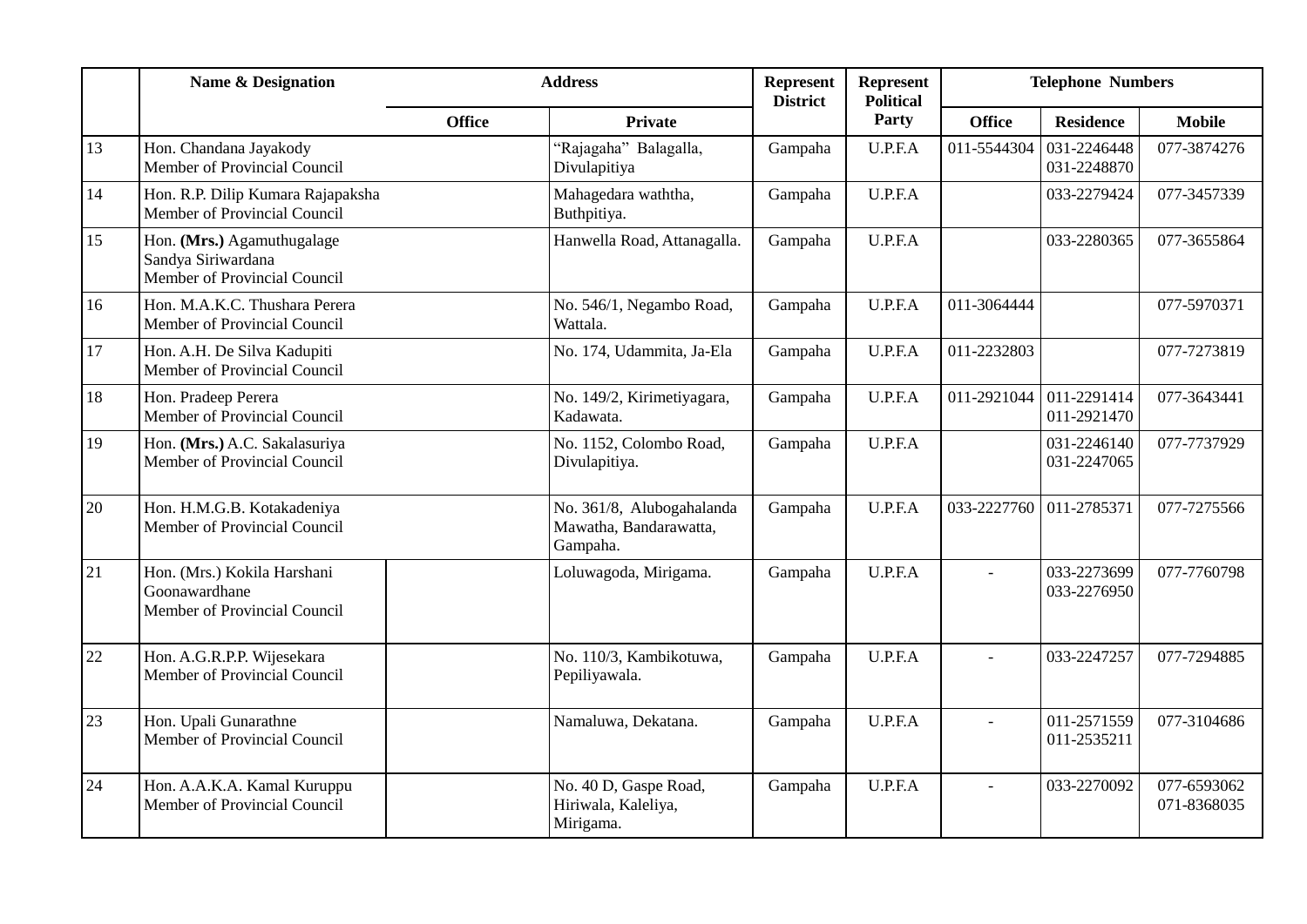| <b>Serial</b> | <b>Name &amp; Designation</b>                                         | <b>Address</b>                                                                        |                                                              | Represent       | <b>Represent</b>          | <b>Telephone Numbers</b>                                     |                            |                            |
|---------------|-----------------------------------------------------------------------|---------------------------------------------------------------------------------------|--------------------------------------------------------------|-----------------|---------------------------|--------------------------------------------------------------|----------------------------|----------------------------|
| No            |                                                                       | <b>Office</b>                                                                         | <b>Private</b>                                               | <b>District</b> | <b>Political</b><br>Party | <b>Office</b>                                                | <b>Residence</b>           | <b>Mobile</b>              |
| $25\,$        | Hon. A.B.K.Randir Rodrigo<br>Member of Provincial Council             | No.84/10, Canal Road,<br>Handala, Wattala.                                            | No. 40, Nimala Mariya<br>Mawatha, Hedala. Wattala.           | Gampaha         | U.P.F.A                   | 011-2947736<br>011-5753369                                   | 011-2930514<br>011-4810604 | 071-2725089                |
| 26            | Hon. Shalitha Lakshman<br>Wijesundara<br>Member of Provincial Council |                                                                                       | No. 111, $5^{th}$ Lane,<br>Colombo 03.                       | Gampaha         | U.P.F.A                   | $\equiv$                                                     | 011-2573046<br>011-2565377 | 077-7686639                |
| 27            | Hon. I.S.D.D. Janaka<br>Member of Provincial Council                  |                                                                                       | No. 402, Lakmali,<br>Heenkenda. Ragama.                      | Gampaha         | U.P.F.A                   | $\overline{a}$                                               | 011-2959223                | 077-3253258                |
| 28            | Hon. H. Upali Kodikara<br><b>Minister</b>                             | No. 204, Dencil<br>Kobbekaduwa<br>Mawatha,<br>Sri Jayawardanapura,<br>Baththaramulla. | No. 425/27, Parana Kottawa<br>Road, Udahamulla,<br>Nugegoda. | Colombo         | U.P.F.A                   | 011-2882154<br>011-3157802 011-2834533<br>Fax<br>011-5548799 | 011-2834595<br>011-2835104 | 077-7591025                |
| 29            | Hon. Udaya Prabhath Gammanpila<br><b>Minister</b>                     | Srawasthi Mandiraya,<br><b>Srimath Marks</b><br>Fernando Mawatha,<br>Colombo 07.      | No. 128/2A Rajamal Watta,<br>Battaramulla.                   | Colombo         | U.P.F.A                   | 011-2672878<br>Fax<br>011-2692975                            | 011-4899594<br>011-4367614 | 071-4688518                |
| 30            | Hon. A.H.D. Sunil Jayamini<br><b>Leader of House</b>                  | <b>Western Provincial</b><br>Councils, Independent<br>Square, Colombo 07.             | No. 20, Thalgahawatta,<br>Pelawatta, Pannipitiya.            | Colombo         | U.P.F.A                   | 011-2782811<br>011-2683699                                   | 011-2851374                | 077-7510575                |
| 31            | Hon.Renuka Dushyantha Perera<br><b>Chief Government Whip</b>          | No. 204, Dencil<br>Kobbekaduwa<br>Mawatha,<br>Sri Jayawardanapura,<br>Baththaramulla. | No. 365, Nagahawela Road,<br>Kotikawatta, Angoda.            | Colombo         | U.P.F.A                   | 011-2863755                                                  | 011-2567703                | 077-7350363<br>071-8124557 |
| 32            | Hon. Hector Bethmage<br>Member of Provincial Council                  |                                                                                       | No. 629, Thalangama South,<br>Battaramulla.                  | Colombo         | U.P.F.A                   |                                                              | 011-2786346<br>011-2784081 | 071-8347716                |
| 33            | Hon. A.D. Gamini Thilakasiri<br>Member of Provincial Council          |                                                                                       | No. 115, Katuwawala,<br>Boralesgamuwa.                       | Colombo         | U.P.F.A                   | $\overline{a}$                                               | 011-2518503<br>011-3097964 | 077-3055257                |
| 34            | Hon. A. Mahesh Priyal Jayathissa<br>Member of Provincial Council      |                                                                                       | "Chandrika" Ihala Hanwella,<br>Hanwella.                     | Colombo         | U.P.F.A                   | $\overline{\phantom{a}}$                                     | 036-2254260                | 077-3466778                |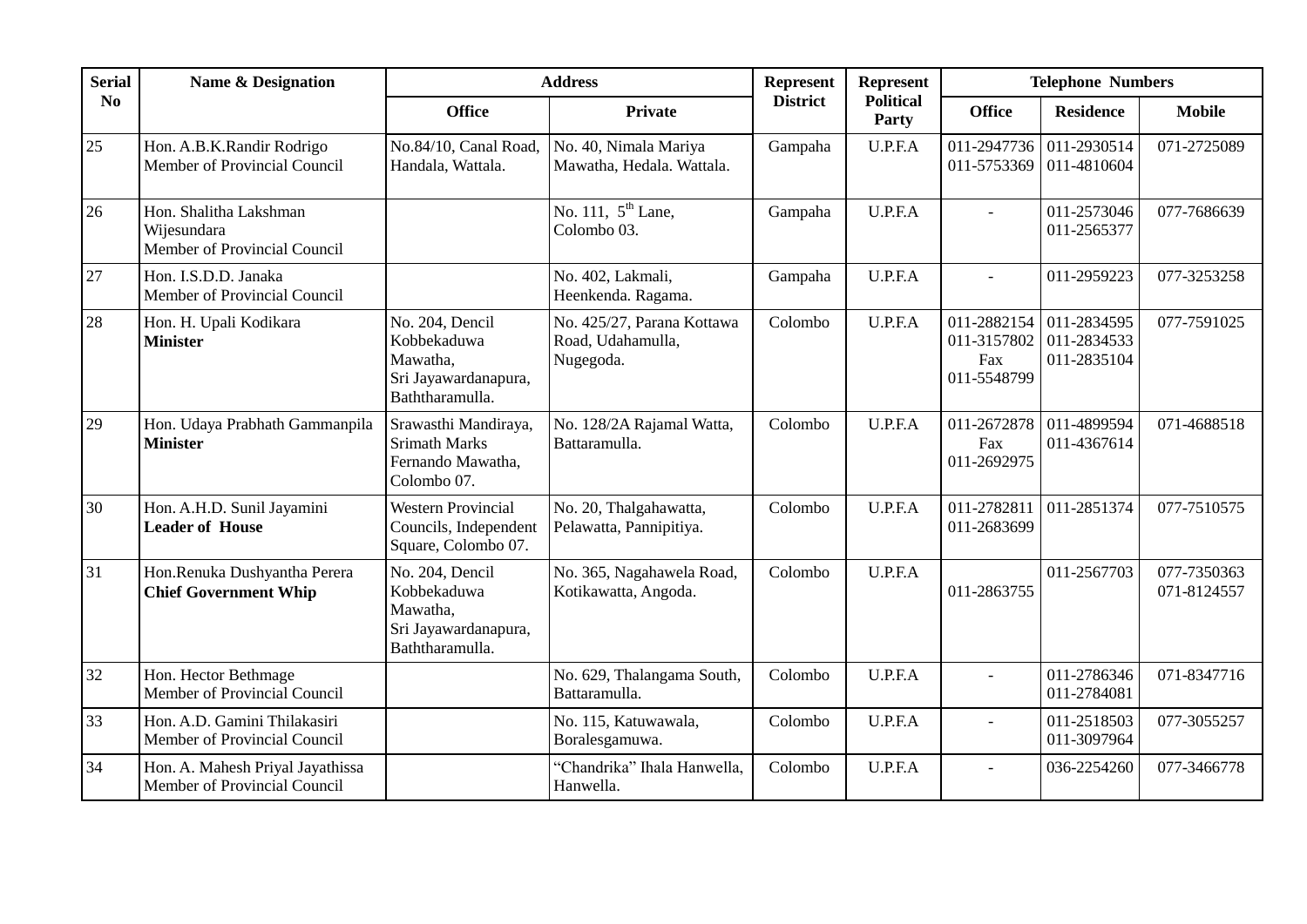| <b>Serial</b> | <b>Name &amp; Designation</b>                                        |                                          | <b>Address</b>                                                | Represent       | Represent                        |                          | <b>Telephone Numbers</b>   |                                           |
|---------------|----------------------------------------------------------------------|------------------------------------------|---------------------------------------------------------------|-----------------|----------------------------------|--------------------------|----------------------------|-------------------------------------------|
| No.           |                                                                      | <b>Office</b>                            | <b>Private</b>                                                | <b>District</b> | <b>Political</b><br><b>Party</b> | <b>Office</b>            | <b>Residence</b>           | <b>Mobile</b>                             |
| 35            | Hon. Sumith Wijeyamuni De<br>Zoysa<br>Member of Provincial Council   | No. 5, London<br>Terrace,<br>Colombo 07. | "Mahagedara" Kananpella<br>Road, Kosgama.                     | Colombo         | U.P.F.A                          |                          | 036-2231093                | 077-7715728<br>077-3544604<br>077-6434520 |
| 36            | Hon. Thilakarathne Rajapaksha<br>Member of Provincial Council        |                                          | No. 43, Sri Saranankara<br>Mawatha, Rilawala,<br>Polgasowita. | Colombo         | U.P.F.A                          | 011-2704883              | 011-2439866                | 071-2750393                               |
| 37            | Hon. (Miss) Ashoka Lankathilaka<br>Member of Provincial Council      |                                          | No. 124, Megoda<br>Kolonnawa, Wellampitiya.                   | Colombo         | U.P.F.A                          | 011-2531624              |                            | 071-8124559                               |
| 38            | Hon. Fawzie Nawsar Mohamad<br>Member of Provincial Council           |                                          | No. 78, Bauddaloka<br>Mawatha, Colombo 07.                    | Colombo         | U.P.F.A                          | $\overline{a}$           | 011-2375525                | 077-7360399<br>071-2744769                |
| 39            | Hon. A.I.D.D.P. Edirisingha<br>Member of Provincial Council          |                                          | No. 105/1, Rajamaha Vihara<br>Road, Mirihana, Kotte.          | Colombo         | U.P.F.A                          | $\overline{a}$           | 011-2815369                | 077-7530269                               |
| 40            | Hon. Keerthi Udawatta<br>Member of Provincial Council                |                                          | No. 30, Greendland<br>Mawatha, Nedimala,<br>Dehiwala.         | Colombo         | U.P.F.A                          | $\overline{a}$           | 011-2732680                | 077-7983198                               |
| 41            | Hon. Abayasiri Lional<br>Kariyawasam<br>Member of Provincial Council |                                          | 'Sisila" Pahala Kosgama,<br>Kosgama.                          | Colombo         | U.P.F.A                          |                          | 036-2254243                | 071-3408342                               |
| 42            | Hon. K. Ranjith Mahinda<br>Member of Provincial Council              |                                          | No. 118/1, Gunasekara<br>Garden, Nawala Road,<br>Rajagiriya.  | Colombo         | U.P.F.A                          | $\overline{\phantom{0}}$ | 011-2872910                | 078-6051351                               |
| 43            | Hon. Pradeep Udugoda<br>Member of Provincial Council                 |                                          | No. 227 E, 15 <sup>th</sup> Lane,<br>Isurupura, Malabe.       | Colombo         | U.P.F.A                          | $\blacksquare$           | 011-2413830                | 071-4906395                               |
| 44            | Hon. S. Rojar<br>Member of Provincial Council                        |                                          | No. 119/6, Kalalgoda,<br>Pannipitiya.                         | Colombo         | U.P.F.A                          | $\overline{a}$           | 011-3071340<br>011-2563515 | 077-7354759<br>077-7354795                |
| 45            | Hon. Salochana Gamage<br>Member of Provincial Council                |                                          | No. 35, KohilaKotuwa Road,<br>Godagamuwa, Maharagama.         | Colombo         | U.P.F.A                          | $\overline{a}$           | 011-2745333                | 078-5279161<br>071-4500015                |
| 46            | Hon. Sarath Kumara<br>Sumanasekara<br>Member of Provincial Council   |                                          | No. 993, Vimukthi Pedesa,<br>Pelawatta.                       | Colombo         | U.P.F.A                          |                          | 011-5056003<br>011-2787572 | 071-2752745                               |
| 47            | Hon. Janaka Deepal Weliwatta<br>Member of Provincial Council         |                                          | No. 406 A, Pitipana North,<br>Homagama.                       | Colombo         | U.P.F.A                          | 011-2748822              | 011-2855523                | 071-4209386                               |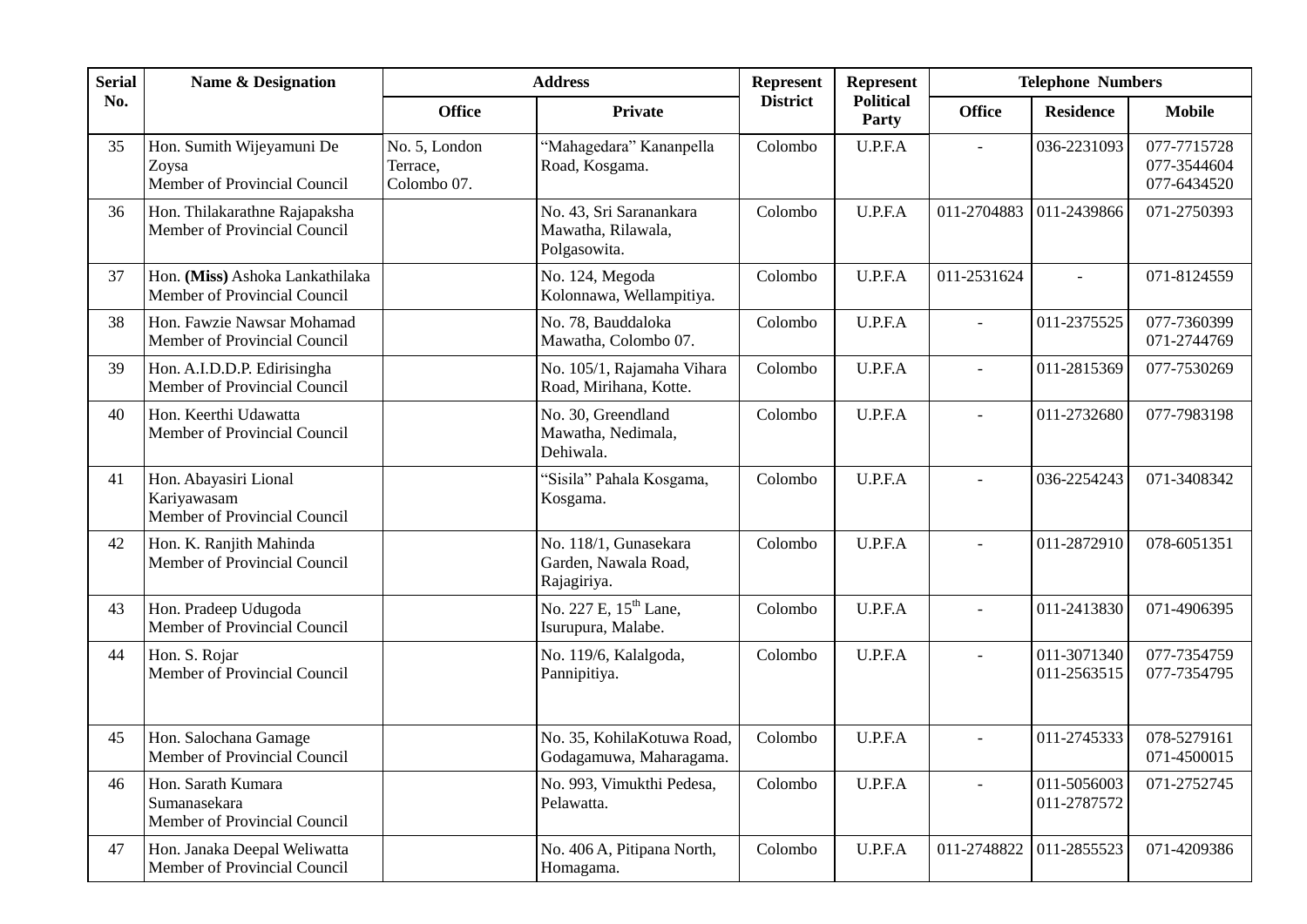| <b>Serial</b> | <b>Name &amp; Designation</b>                                   |                                               | <b>Address</b>                                       |                 | Represent                        |                          | <b>Telephone Numbers</b>                                                 |                                           |
|---------------|-----------------------------------------------------------------|-----------------------------------------------|------------------------------------------------------|-----------------|----------------------------------|--------------------------|--------------------------------------------------------------------------|-------------------------------------------|
| No.           |                                                                 | <b>Office</b>                                 | <b>Private</b>                                       | <b>District</b> | <b>Political</b><br><b>Party</b> | <b>Office</b>            | <b>Residence</b>                                                         | <b>Mobile</b>                             |
| 48            | Hon. Moris Wijerathne<br>Member of Provincial Council           |                                               | No. 38 B, Ihala Indibedda,<br>Moratuwa.              | Colombo         | U.P.F.A                          | $\overline{a}$           | 011-2653575                                                              | 077-3943909                               |
| 49            | Hon. A.P. Sinhara Silva<br>Member of Provincial Council         |                                               | No. 30 B, S. Weerasena Silva<br>Mawatha, Rathmalana. | Colombo         | U.P.F.A                          | $\overline{a}$           | 011-2625787<br>011-2605033                                               | 071-4001021                               |
| 50            | Hon. A.D.J.K. Sumithra Arachchi<br>Member of Provincial Council | No. 477/F/1,<br>Deniyawatta,<br>Battaramulla. | No. 359/B, Pannipitiya<br>Road, Thalawathugoda.      | Colombo         | U.P.F.A                          | $\overline{\phantom{0}}$ | 011-2773393<br>011-2887604                                               | 077-7279440                               |
| 51            | Hon. K. Gamini De Silva<br>Member of Provincial Council         |                                               | No. 28, Thuduwa Road,<br>Madapatha, Pannipitiya.     | Colombo         | U.P.F.A                          | $\overline{\phantom{0}}$ | 011-2650244<br>011-2706099                                               | 071-4174122                               |
| 52            | Hon. Dayakantha Perera<br>Member of Provincial Council          |                                               | No. 644/10, Mahawila Lane,<br>Dematagoda, Colombo 9. | Colombo         | U.P.F.A                          | $\overline{\phantom{0}}$ | 011-2689663                                                              | 072-2917176                               |
| 53            | Hon. Ajmal Maujud<br>Member of Provincial Council               |                                               | No. 287, Galle Road,<br>Colombo 4.                   | Colombo         | U.P.F.A                          | 011-4369999              |                                                                          | 077-7750000<br>071-2600756<br>078-8114708 |
| 54            | Hon. A.J. Thilakasiri Perera<br><b>Minister</b>                 | Independence Square,<br>Colombo 7.            | No. 243, Thalpitiya South,<br>Wadduwa.               | Kaluthara       | U.P.F.A                          | Fax<br>011-2681035       | 038-5675656 038-2234072<br>Fax<br>011-2682930 038-2294368<br>038-4927582 | 077-7518128                               |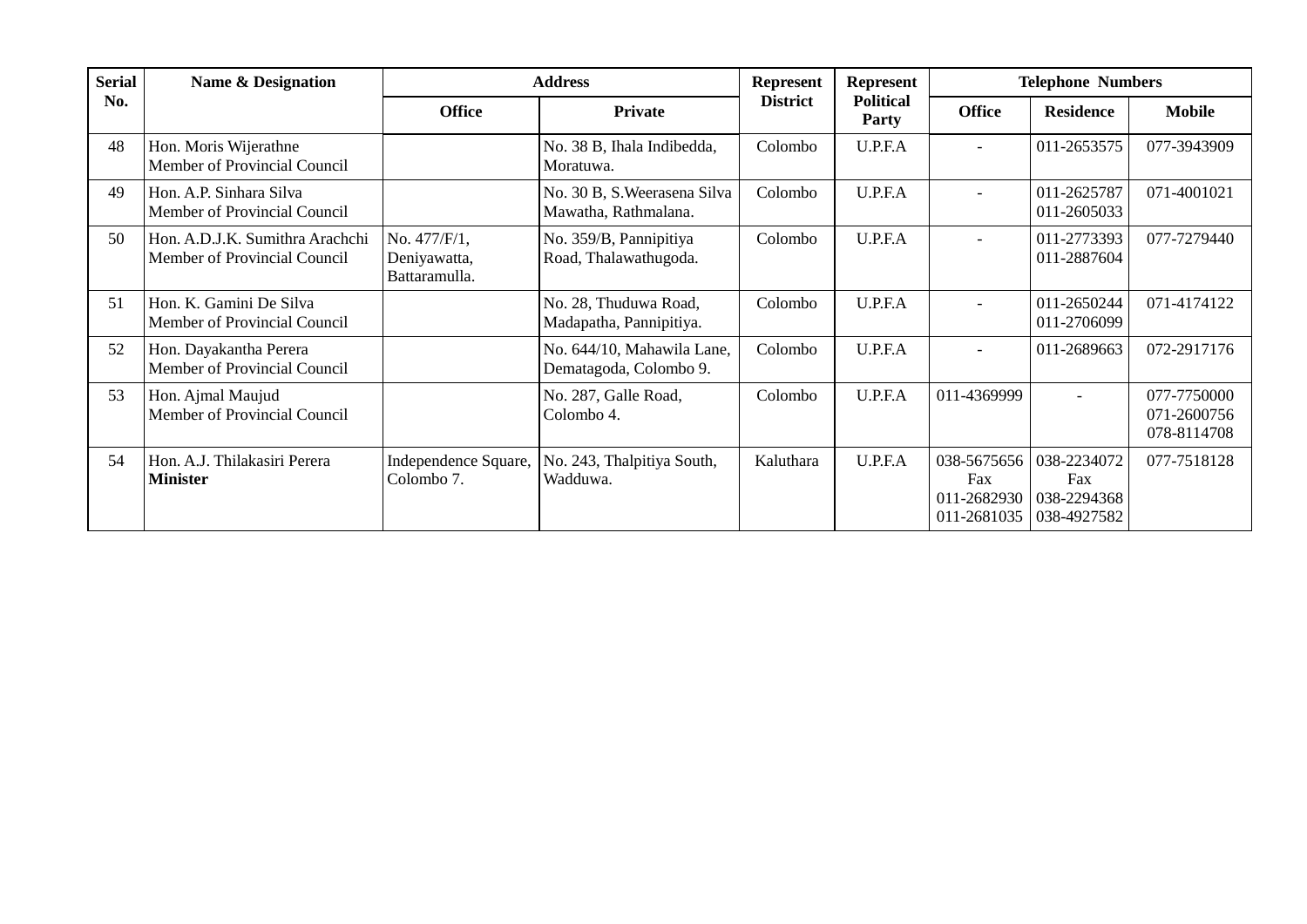| <b>Serial</b> | <b>Name &amp; Designation</b>                                     | <b>Address</b>                                                                 |                                                   | <b>Represent</b> | Represent                        |                            | <b>Telephone Numbers</b>                  |                            |
|---------------|-------------------------------------------------------------------|--------------------------------------------------------------------------------|---------------------------------------------------|------------------|----------------------------------|----------------------------|-------------------------------------------|----------------------------|
| No.           |                                                                   | <b>Office</b>                                                                  | <b>Private</b>                                    | <b>District</b>  | <b>Political</b><br><b>Party</b> | <b>Office</b>              | <b>Residence</b>                          | <b>Mobile</b>              |
| 55            | Hon. A. Ranjith Somawansha<br><b>Deputy Chairman</b>              | <b>Western Provincial</b><br>Council, Independence,<br>Colombo 7.              | Galmulla,<br>Meegahathenna.                       | Kaluthara        | U.P.F.A                          | 034-2243742<br>011-2682719 | 011-2846904<br>011-4925243<br>011-3301330 | 071-8386878<br>071-8209020 |
| 56            | Hon. Keerthi Kariyawasam<br>Member of Provincial Council          | Ministry of Technology<br>and Research,<br>No. 408, Galle Road,<br>Colombo 03. | Kosgahagodella,<br>Agalawatta Road,<br>Mathugama. | Kaluthara        | U.P.F.A                          | 011-2372284<br>011-2922092 | 034-3747200<br>034-2247886                | 077-3028609                |
| 57            | Hon. A. Sumith Lal Mendis<br>Member of Provincial Council         |                                                                                | No. 377/1, Gall Road,<br>Kalutara North.          | Kaluthara        | U.P.F.A                          |                            | 034-2221583                               | 071-4051815<br>071-4464336 |
| 58            | Hon. Adikaragamge<br>Chandrabhanu<br>Member of Provincial Council |                                                                                | No. 15, 5 <sup>th</sup> Lane, Nagoda<br>Kalutara  | Kaluthara        | U.P.F.A                          | $\overline{\phantom{0}}$   | 034-2235045<br>034-2274585<br>034-4923864 | 077-3054400<br>077-3658285 |
| 59            | Hon. Nimal Chandrarathne<br>Member of Provincial Council          |                                                                                | Wijaya Sevana,<br>Undugoda, Bandaragama.          | Kaluthara        | U.P.F.A                          | Fax<br>038-2291423         | 038-2291422<br>038-2291732<br>038-2293493 | 077-7897647                |
| 60            | Hon. Wikum Gunasekara<br>Member of Provincial Council             |                                                                                | No. 11/4, Upali Mawatha,<br>Wadduwa.              | Kaluthara        | U.P.F.A                          | $\overline{\phantom{a}}$   | 038-2295341                               | 071-8189849                |
| 61            | Hon. E.L. Lalith Ellawala<br>Member of Provincial Council         |                                                                                | No. 34, Kalutara Road,<br>Bandaragama.            | Kaluthara        | U.P.F.A                          | $\overline{\phantom{a}}$   | 038-5678120<br>038-3396651                | 077-3429439                |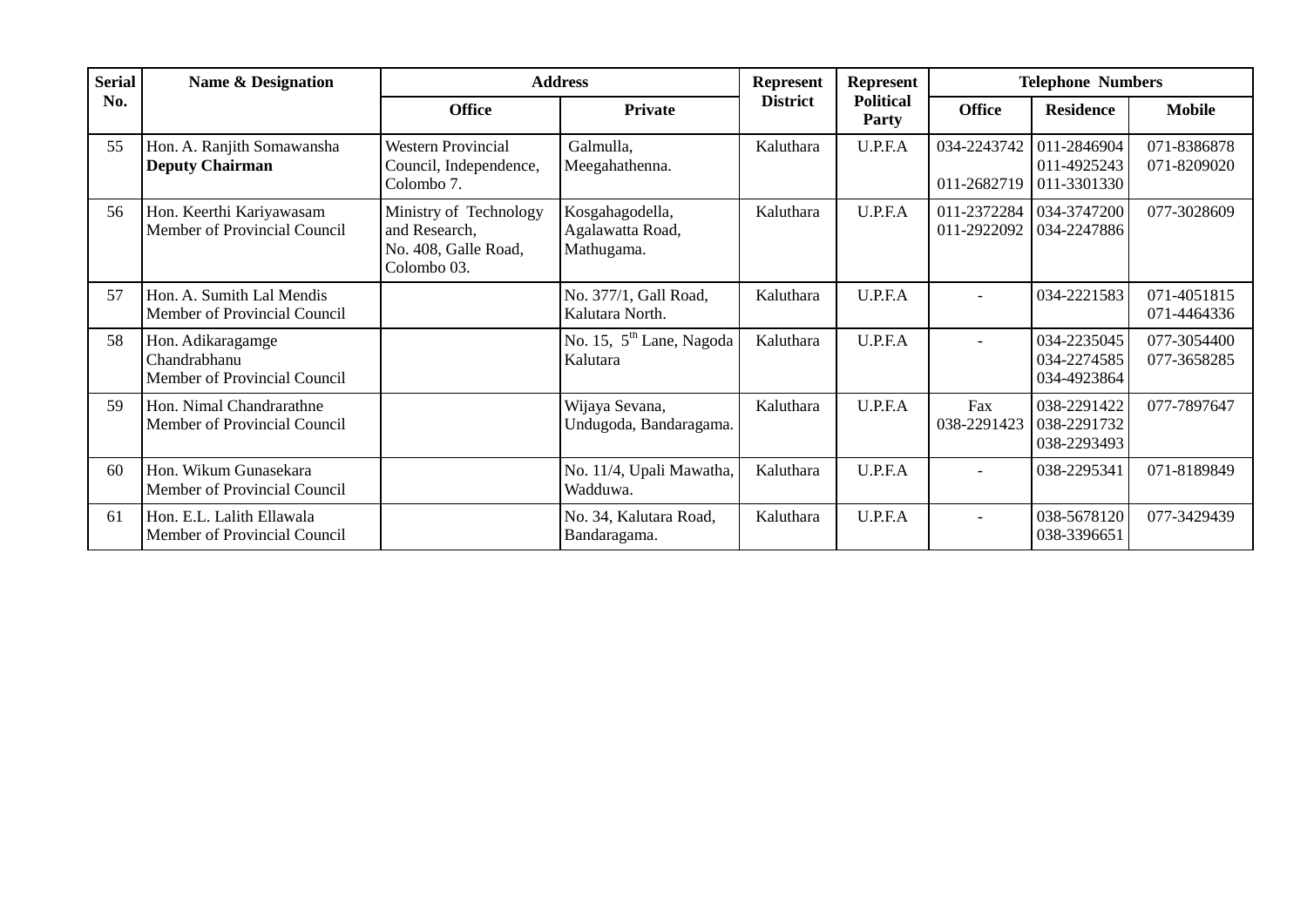| <b>Serial</b> | <b>Name &amp; Designation</b>                                            |                                                                                         | <b>Address</b>                                                                   | Represent       | <b>Represent</b>                 | <b>Telephone Numbers</b> |                            |                            |
|---------------|--------------------------------------------------------------------------|-----------------------------------------------------------------------------------------|----------------------------------------------------------------------------------|-----------------|----------------------------------|--------------------------|----------------------------|----------------------------|
| No.           |                                                                          | <b>Office</b>                                                                           | <b>Private</b>                                                                   | <b>District</b> | <b>Political</b><br><b>Party</b> | <b>Office</b>            | <b>Residence</b>           | <b>Mobile</b>              |
| 62            | Hon. H.M.P. Nishantha De Silava<br>Member of Provincial Council          |                                                                                         | Near the Kanda Viharaya,<br>Mullapitiya, Beruwela.                               | Kaluthara       | U.P.F.A                          | $\overline{\phantom{0}}$ | 034-2270540                | 077-1798147                |
| 63            | Hon. Yasapala Koralage<br>Member of Provincial Council                   |                                                                                         | No. 65, Narthanagala,<br>Horana                                                  | Kaluthara       | U.P.F.A                          |                          | 034-2262116                | 077-7235567                |
| 64            | Hon. W. Lalith Warnakumara<br>Member of Provincial Council               |                                                                                         | Peramunagama, Remuna,<br>Horana.                                                 | Kaluthara       | U.P.F.A                          |                          | 034-2261991<br>034-2264918 | 077-7416245                |
| 65            | Hon. Lal Kularathne<br>Mahathanthila<br>Member of Provincial Council     |                                                                                         | No. 1405/4 "Arundathi"<br>John Perera Watta,<br>Hokandara Road,<br>Pannipithiya. | Kaluthara       | U.P.F.A                          | $\overline{a}$           | 011-2848987                | 071-4071970                |
| 66            | Hon. (Rev.) Thebuwana<br>Piyananda Thero<br>Member of Provincial Council |                                                                                         | Granthakara Pirivena,<br>Thebuwana.                                              | Kaluthara       | U.P.F.A                          | 034-2242135              |                            | 077-6250507                |
| 67            | Hon. A.M.M. Mohamad<br>Member of Provincial Council                      |                                                                                         | No. 123 A, Chine Fort<br>Road, Beruwala.                                         | Kaluthara       | U.P.F.A                          | 034-2276423              |                            | 077-3504230<br>071-8147477 |
| 68            | Hon. S.M. Prema Sugath<br>Member of Provincial Council                   |                                                                                         | No. 16, Isuru Uyana 2,<br>South Kalutara.                                        | Kaluthara       | U.P.F.A                          | 034-2235261              |                            | 077-7202142                |
| 69            | Hon. George Perera<br><b>Chief Opposition Whip</b>                       | Office of the Leader of<br>the Opposition (W.P.)<br>Independence Square,<br>Colombo 07. | "Nirmala" Pilapitiya,<br>Kelaniya.                                               | Gampaha         | U.N.P                            | 011-2672008              | 011-2911802<br>011-2908369 | 077-7573939<br>075-7365228 |
| 70            | Hon. A.S.F. De Silva<br>Member of Provincial Council                     |                                                                                         | No. 360, Etakorasa Road,<br>Peralanda, Ragama.                                   | Gampaha         | U.N.P                            | $\overline{\phantom{0}}$ | 011-2954300<br>011-2959150 | 077-1133333                |
| 71            | Hon. Udena Wijerathna<br>Member of Provincial Council                    |                                                                                         | Boralugoda Watta,<br>Loluwagoda, Mirigama.                                       | Gampaha         | U.N.P                            |                          | 033-2274997                | 077-7254022                |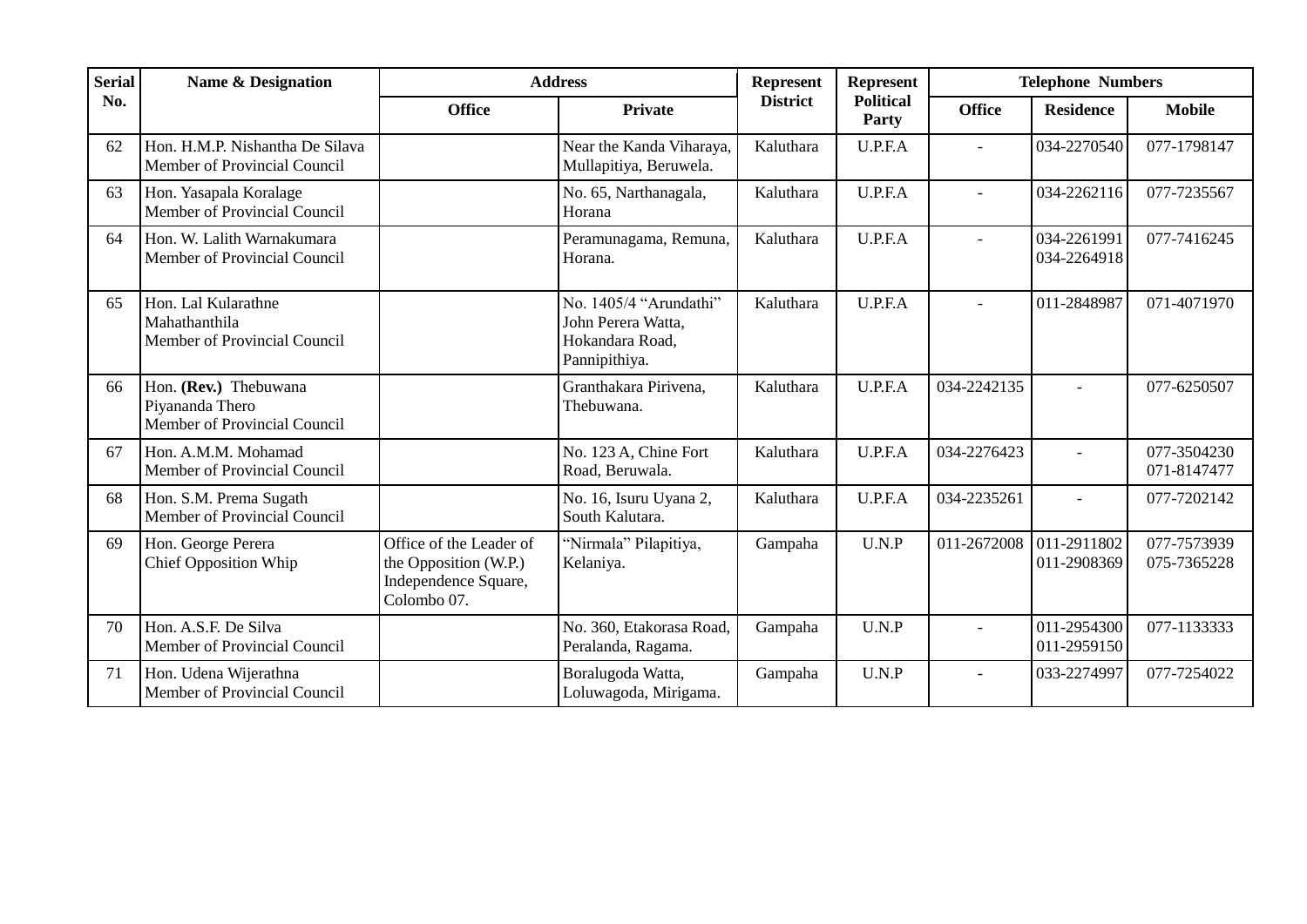| <b>Serial</b> | <b>Name &amp; Designation</b>                                        |                                                                          | <b>Address</b>                                            | <b>Represent</b> | <b>Represent</b>          |                          | <b>Telephone Numbers</b>                                                |                            |
|---------------|----------------------------------------------------------------------|--------------------------------------------------------------------------|-----------------------------------------------------------|------------------|---------------------------|--------------------------|-------------------------------------------------------------------------|----------------------------|
| No.           |                                                                      | <b>Office</b>                                                            | <b>Private</b>                                            | <b>District</b>  | <b>Political</b><br>Party | <b>Office</b>            | <b>Residence</b>                                                        | <b>Mobile</b>              |
|               |                                                                      |                                                                          |                                                           |                  |                           |                          |                                                                         |                            |
| 72            | Hon. A.K. Manchanayaka<br>Member of Provincial Council               | No. 1, Independent<br>Square, Colombo 7.                                 | No. Palliyapitiya, Dunagaha                               | Gampaha          | U.N.P                     | 031-2248544              |                                                                         | 077-7744337                |
| 73            | Hon. A.K.F.Paul Perera<br>Member of Provincial Council               |                                                                          | No. 197/43, Padiripiyo<br>Mawatha, Thaladuwa,<br>Negombo. | Gampaha          | U.N.P                     | 031-2224149              | 031-2222477                                                             | 077-7304681                |
| 74            | Hon. Harshana Supun Rajakaruna<br>Member of Provincial Council       |                                                                          | Sirirada Bawana, Milathe,<br>Kiridiwela.                  | Gampaha          | U.N.P                     | $\overline{a}$           | 033-5102333<br>033-2267081<br>033-2269658<br>011-2871218<br>011-2861333 | 077-3058000                |
| 75            | Hon. A. Ajith Kumara<br>Mannapperuma<br>Member of Provincial Council |                                                                          | No. 27, Parakrama Road,<br>Gampaha                        | Gampaha          | U.N.P                     |                          | 033-2231468<br>033-2222275                                              | 077-3132237                |
| 76            | Hon. M.S.S. Mahendra Perera<br>Member of Provincial Council          |                                                                          | No. 443, Thudella, Ja-Ela.                                | Gampaha          | U.N.P                     |                          | 011-2236555<br>011-2229999                                              | 071-8071212                |
| 77            | Hon. A.A.M. Rose Fernando<br>Member of Provincial Council            |                                                                          | No. 43, Murutana,<br>Kochchikade.                         | Gampaha          | U.N.P                     | $\overline{a}$           | 031-2231636<br>032-2270754<br>031-2223164                               | 077-7789958                |
| 78            | Hon. A.P.A.D.G.I. Shirantha<br>Member of Provincial Council          |                                                                          | No. 54, Balasuriya Mawatha,<br>Kandana.                   | Gampaha          | U.N.P                     | $\overline{a}$           | 011-2245222<br>011-2339999                                              | 071-4288939<br>071-2345666 |
| 79            | Hon. A.A.L.S. Manju Sri<br><b>Leader of the Opposition</b>           | <b>Western Provincial</b><br>Councils, Independent<br>Square, Colombo 7. | No. 112/5, Puwakwatta<br>Junction, Meegoda.               | Colombo          | U.N.P                     | 011-2682019              | 011-2752375<br>011-2752618                                              | 071-4812704                |
| 80            | Hon. N. Kumaragurubaran<br>Member of Provincial Council              |                                                                          | No. 47/4, Fredrica Road,<br>Colombo 6.                    | Colombo          | U.N.P                     | $\overline{\phantom{a}}$ | 011-2588458<br>011-2825343                                              | 075-7674939                |
| 81            | Hon. U.L.S. Damayantha De Silva<br>Member of Provincial Council      |                                                                          | No. 64/1, University Road,<br>Katubedda, Moratuwa.        | Colombo          | U.N.P                     | $\overline{a}$           | 011-2650218                                                             | 077-3024160                |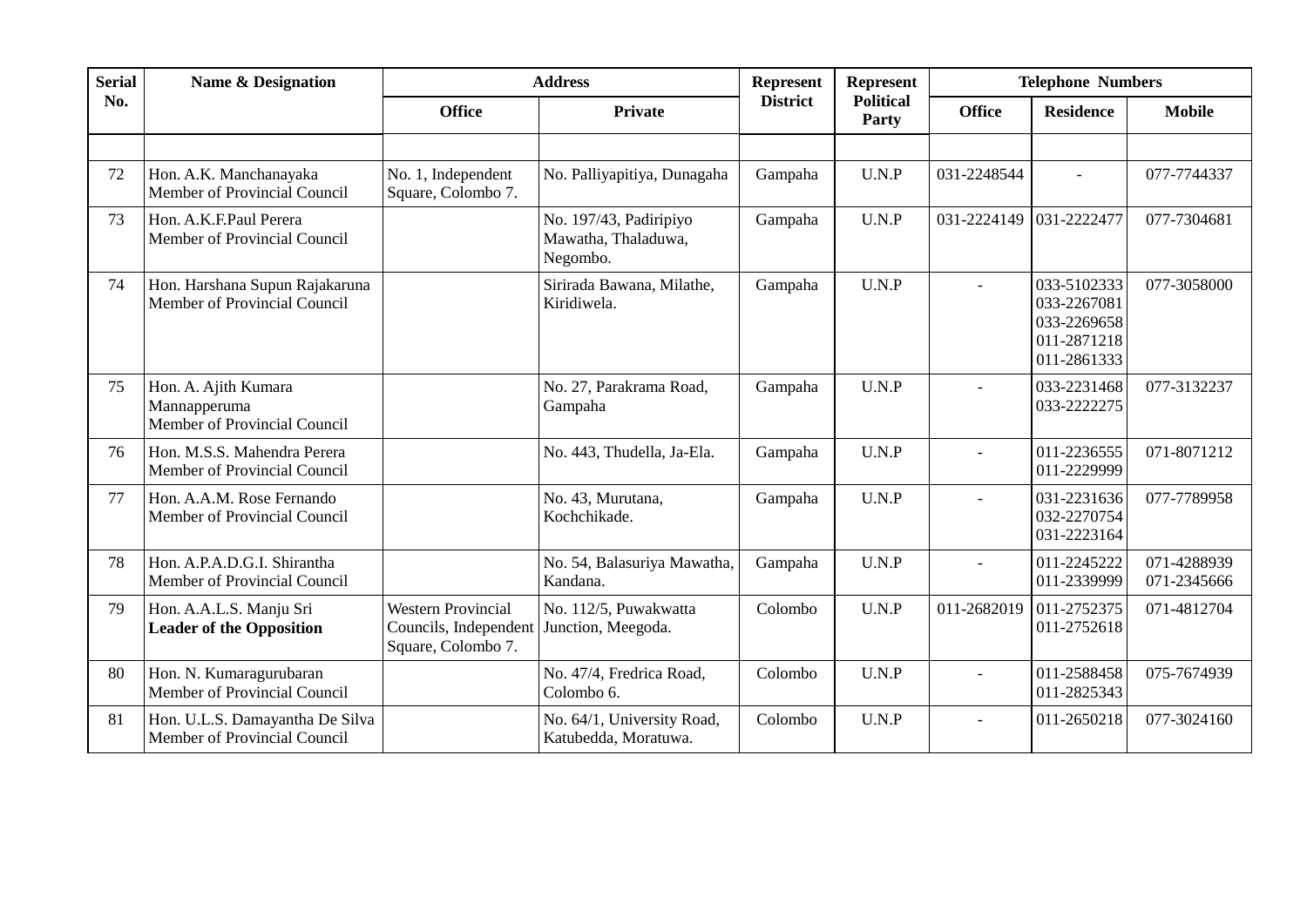| <b>Serial</b><br>No. | <b>Name &amp; Designation</b>                                          | <b>Address</b>                                                  | Represent<br><b>Represent</b><br><b>Political</b><br><b>District</b><br>Party |                                                  | <b>Telephone Numbers</b>                                             |                            |  |
|----------------------|------------------------------------------------------------------------|-----------------------------------------------------------------|-------------------------------------------------------------------------------|--------------------------------------------------|----------------------------------------------------------------------|----------------------------|--|
| 82                   | Hon. Nimal R. Peiris<br>Member of Provincial Council                   | No. 276, "Anoma" Hokandara<br>Road, Thalawathugoda.             | Colombo<br>U.N.P                                                              | 011-2773947                                      | 011-2774313                                                          | 077-7750367                |  |
| 83                   | Hon. M. Jayantha De Silva<br>Member of Provincial Council              | No. 03, Bawa Place, Borella.                                    | Colombo<br>U.N.P                                                              | 011-2694187<br>011-2696366<br>Fax<br>011-2672076 |                                                                      | 077-7880051                |  |
| 84                   | Hon. K.Y.P. Ram<br>Member of Provincial Council                        | No. 42, 7 <sup>th</sup> Lane, Bluemendle<br>Road, Colombo 13.   | Colombo<br>U.N.P                                                              | 011-2325633<br>011-2438324                       | 011-2575656<br>011-2390061<br>011-2395455                            | 077-7760446                |  |
| 85                   | Hon. M.S.M. Fairooz<br>Member of Provincial Council                    | No. 45, Adbul Hameed Street,<br>Colombo 12.                     | U.N.P<br>Colombo                                                              | 011-2389544<br>011-4710699<br>011-2347794        | 011-2672269<br>011-4710799 011-4710698<br>011-5346226<br>011-4724382 | 077-7755796                |  |
| 86                   | Hon. Ajantha Niroshan Padukka<br>Member of Provincial Council          | No. 68, Kottawa Road,<br>Mawiththara, Piliyandala.              | Colombo<br>U.N.P                                                              | 011-2614229                                      | 011-2619543<br>011-2608252                                           | 077-7324965                |  |
| 87                   | Hon. R. Kithsiri Fernando<br>Member of Provincial Council              | No. 142, Katukurunda,<br>Moratuwa.                              | Colombo<br>U.N.P                                                              | $\sim$                                           | 011-5624302                                                          | 077-3030089                |  |
| 88                   | Hon. Thilakarathna Hashan<br>Prasantha<br>Member of Provincial Council | No. 41/5, Vidyala wata<br>Mawatha, Piliyandala.                 | U.N.P<br>Colombo                                                              |                                                  | 011-2615645<br>011-2613007                                           | 077-7321600                |  |
| 89                   | Hon. Mohamad Mujibur Rahuman<br>Member of Provincial Council           | No. 65/2/1,jayantha<br>Weerasekara<br>Mw,Maligawatta,Colombo 10 | U.N.P<br>Colombo                                                              |                                                  | 011-2731463<br>011-2335613                                           | 077-3312010                |  |
| 90                   | Hon. A.A.S. Rajendran<br>Member of Provincial Council                  | No. 1/3 D-66, Farm Road,<br>Mattakkuliya. Colombo.              | Colombo<br>U.N.P                                                              |                                                  | 011-2540963                                                          | 071-5332382                |  |
| 91                   | Hon. A. Srinath M. Perera<br>Member of Provincial Council              | No. 428/5, Sunethradevi Road,<br>Pepiliyana, Nugegoda.          | Colombo<br>U.N.P                                                              |                                                  | 011-2854921                                                          | 071-2224400<br>077-2849847 |  |
| 92                   | Hon. Shiral Virantha Lankthilaka<br>Member of Provincial Council       | No. 15, Lakshapana Mawatha,<br>Jayanthipura, Battaramulla.      | Colombo<br>U.N.P                                                              | 011-3084732                                      | 011-2315655<br>011-2864678<br>011-2734583                            | 077-7688725                |  |
| 93                   | Hon. Jemas Primless Costha<br>Member of Provincial Council             | No.143/1, Jinthupitiya Street,<br>Colombo 13.                   | U.N.P<br>Colombo                                                              |                                                  | 011-2332127                                                          | 077-5731582                |  |